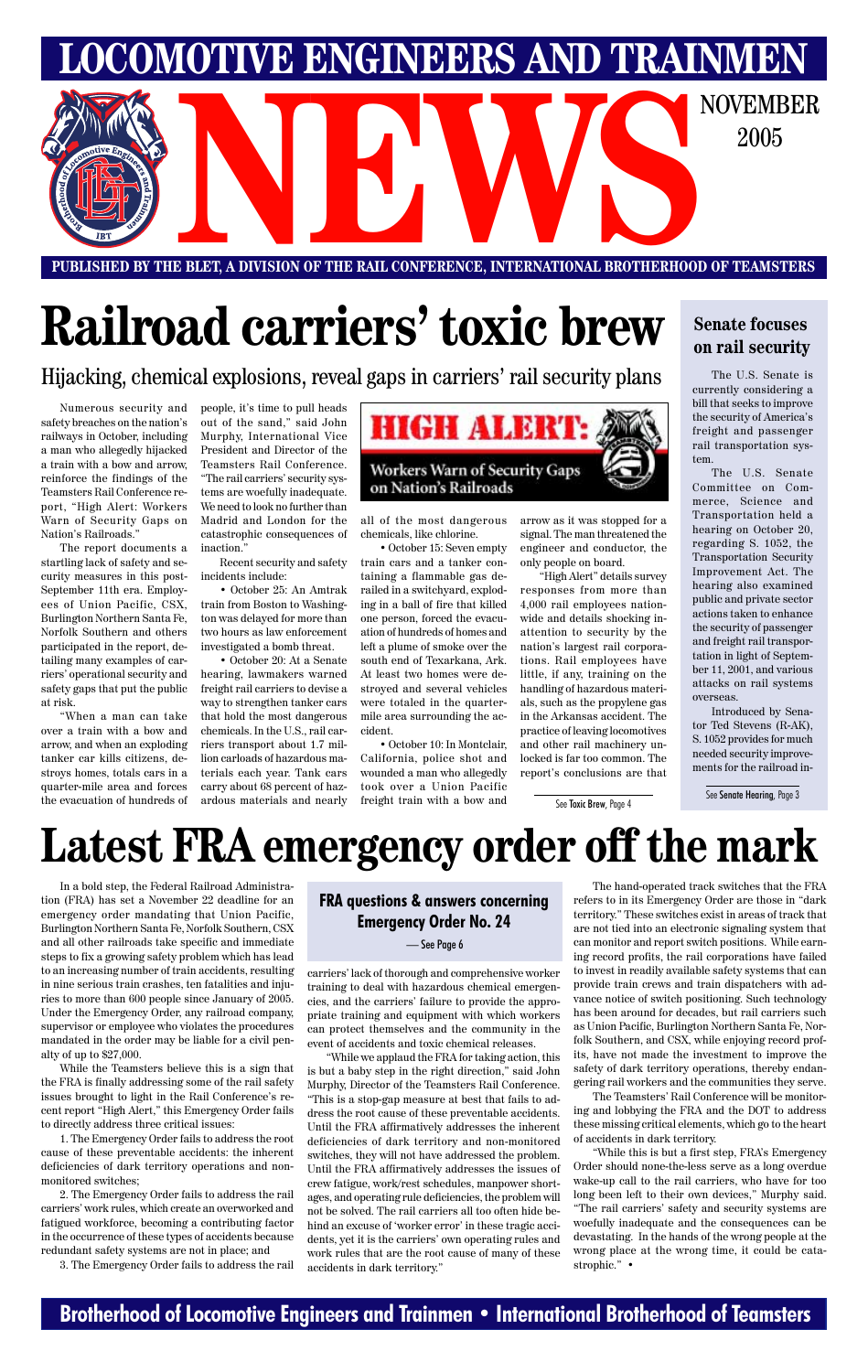*(This is the second in a three-part series of articles in which the BLET takes a look at recent actions of the Federal Railroad Administration, the Association of American Railroads, and the United Transportation Union to further expand the use of remote control locomotives to main track territory. Part I was published in the October issue of the Locomotive Engineers & Trainmen News, while Part III will appear in the December issue.)*

*(In Part II of the series, we examine the reactions of the AAR and UTU to FRA's September 9, 2005 letter. A complete copy of this series is available on the BLET website at the following link: http://www.ble-t.org/pr/ pdf/pretzel.pdf)*

#### **AAR Rolls On**

In spite of the AAR's stated position that RCL technology was to be used in yard operations only, some of their members have obviously moved to expand use to the main track. Additionally, AAR has seized the ball and already begun to run by commenting on the overdue Final Report to Congress, AAR predicted that the "report is expected to show that employee safety is enhanced by RCL, with reductions in both injuries and injury rates when compared with conventional operations." This claim apparently is predicated upon a pair of tables published in FRA's May 2004 Interim Report to Congress. These tables fail to support AAR's and FRA's position for two reasons.

First, the tables are based on misleading calculations that actually camouflaged a degradation of safety as a result of RCL implementation. The table identified in the Interim Report as "Enclosure No. 1," covering Part 225 reportable accidents/incidents during the period May 1, 2003, through November 30, 2003, indicates that there were 21.00 RCL accidents per million yard switching miles and 24.28 conventional accidents per million yard switching miles, which represents a ratio of approximately 0.865 RCL accidents per conventional accident. Extrapolating the data for Class I railroads, only, produces RCL and conventional accident rates of 21.24 and 24.67, respectively, for a ratio of 0.861 RCL accidents per conventional accident. Enclosure No. 2 — covering "casualties" (i.e., Part 225 reportable injuries, occupational illnesses and deaths) — indicates casualty rates of 8.12 for RCL and 18.94 for conventional, again as measured per million yard switching miles, for a ratio of 0.429 RCL casualties per conventional casualty. Extrapolating the data for Class I railroads, only, produces RCL and conventional casualty rates of 7.20 and 19.13, respectively, for a ratio of 0.376 RCL casualties per conventional casualty.

However, this data is of little value in estimating the safety risks associated with RCL operations. RCL assignments and conventional assignments were credited with an identical number of switching miles (6 miles per hour x 8 hours per shift = 48 yard switching miles per shift) for the period covered by the data, even though typical RCL crews are comprised of two members, while conventional crews usually are comprised of three.

In fact, in Safety Advisory 2001-01, FRA's "recommended minimal guidelines" for RCL operations, FRA stated as follows:

*Several commentors submitted data that indicate accidents and incidents dropped dramatically as RCL operations increased. Although FRA commends these commentors for their efforts in gathering such data, FRA notes that the data used were obtained without equal exposure metrics to allow valid comparisons between remote control and manual operations (i.e., comparisons were not equalized for the number of labor hours and number of employees). Normalizing safety data is necessary to clarify our understanding of the potential safety risks.*

66 FR 10341. Accordingly, in Guideline C.4, FRA recommended "that the railroad keep a record of the total number of labor hours and the total number of employees by location for both RCL and manual switching operations to ensure that accidents and incidents are accurately measured, and that valid comparisons between the two types of operations can then be made." 66 FR 10344.

The industry simply ignored this guideline and, instead, provided only "yard switching miles" data to FRA, despite FRA's determination that data which was not normalized was not valid for comparison purposes. Had FRA promulgated a rule governing RCL, it could have compelled the industry to provide labor hours and headcount data; publishing "guidelines" placed FRA in a position where it was forced to accept whatever data the industry provided. Nevertheless, converting yard switching miles into crew member hours — based on the standard composition of RCL and conventional crews — and recalculating the rates produces a stunning reversal in what is shown. With respect to reportable accidents/incidents, the appropriate rates are 62.99 RCL accidents per million crew member hours and 48.56 conventional accidents per million crew member hours for all railroads, and 63.72 RCL and 49.34 conventional for Class I railroads only. Based upon the metric

that FRA, itself, has identified as valid, the RCL to conventional accident ratios change from 0.865 to 1.297 for all railroads, and from 0.861 to 1.291 for Class I railroads only.

Similarly, the casualty rates under the valid metric are 24.36 for RCL and 37.89 for conventional for all railroads, and 21.61 for RCL and 38.25 for conventional for Class I railroads only. The ratios of RCL to conventional casualties rise from 0.429 to 0.643 for all railroads, and from 0.376 to 0.565 for conventional. Thus, not only does a valid data analysis demonstrate that RCL is far less safe than its proponents claim, it also establishes that the accident/incident rate for RCL is higher than that for conventional operations.

Second, and even if the flaw with the reported data did not exist, AAR cannot draw conclusions from yard switching data that bear any relationship to the potential level of RCL safety in main track operations. Ignoring both the Gamst/Gavalla Report and FRA's own warnings, AAR has chosen to play Pollyanna while it continues to expand the use of RCL.

Given that AAR, first, withheld from FRA its intention to deploy RCO in main track operations and, second, provided data that FRA had previously stated would not afford a valid basis for comparison, it is small wonder that AAR is confident in its ability to "resolve" FRA's concerns. The fact remains, however, that a shell game remains a shell game, no matter how many times it is played.

#### **UTU Treachery**

This brings us to UTU. The banner headline screaming "FRA echoes UTU RCL safety concerns" on September 16th is nothing more than the crudest form of spin. UTU's conduct over the past five years tells a far different story.

It is true that, when FRA held its July 19, 2000 technical conference on RCL, UTU joined BLET in urging a careful, reasoned approach to implementation of the technology. However, UTU abandoned that position shortly thereafter, and — when we filed a Peti-

tion for Rulemaking governing RCL in November of 2000, which FRA simply ignored — UTU sat mutely, as it did when FRA published its recommended "guidelines" the following February.

Then, in September of the following year, in the middle of our Seventh Quinquennial Convention, UTU signed an agreement with the National Carriers' Conference Committee ("NCCC") claiming the right to the work. In legal action and arbitration that followed, NCCC argued that "the RCO's use of a remote control transmitter is completely different from what engineers do." See, e.g., NCCC Opening Submission to Special Board of Adjustment ("SBA") No. 1141 at p. 42.

UTU argued that the work of the yard ground crew had not changed with the introduction of RCL; rather, "instead of giving hand or lantern or radio signals to control the movement of the locomotive, electronic signals are transmitted to a microprocessor, a computer on the engine, which then performs the work that was formerly done by the locomotive engineer." Transcript of Proceedings before SBA No. 1141 at p. 213.

These arguments — that the work of the yard engineer had been eliminated — served as the basis for the arbitrator's ruling that the NCCC/UTU agreement was valid. He held that while "operation of the locomotive is the exclusive domain of the engineer … control is not," because ground crews exercise control to the extent that they provide signals for movement. See Award of SBA No. 1141 at pp. 21-22. The arbitrator also held that operation of remote control locomotive was performed by the "on-board computer," and that all the RCO did was send a signal to the computer via the beltpack. Id. at p. 23.

Since that time UTU has taken another 180 degree turn, and is trying to reclassify RCOs as "mini-engineers." As we reported in August, UTU proposed a scheme whereby the engineer's position on switching crews in two BNSF yards in Washington and Oregon would be eliminated, with the switch foreman becoming trained to operate locomotives to perform the switching in a conventional operation.

This insidious encroachment on the exclusive work of the locomotive engineer by UTU has become the subtext for UTU's "training" mantra, which has been at the center of all UTU efforts since the summer. Significantly, UTU now wraps itself in FRA's letter on main track RCO operations to further this end.

On September 16th, UTU President Paul C. Thompson, right-hand man for Byron Boyd — who is currently serving a two-year sentence in federal prison for corruption and racketeering — at the time the RCL agreement with NCCC was signed, applauded FRA's position, claiming it reflected UTU's desires that the industry "increase the use of mentoring programs that focus on local conditions" and that "more attention must be devoted to upgrading skills to match introduction of new technology." In other words, Thompson is perfectly willing to place the members he represents, as well as BLET members and all railroad workers who work on or near main track, in harm's way using RCL well beyond its capabilities in a setting that FRA concedes could result in a catastrophic accident — just for the sake of another job grab. As The Who sang, "Hail to the new boss, same as the old boss."

*(In the final part of this series, we pose numerous questions to FRA, AAR, and UTU, that their position on remote control have raised.)* •

## **Part II: The 'pretzel logic' of remote control**

Carriers, AAR, UTU employ twisted logic to justify implementation, continued use of RCL

### **Part 2** of a three-part series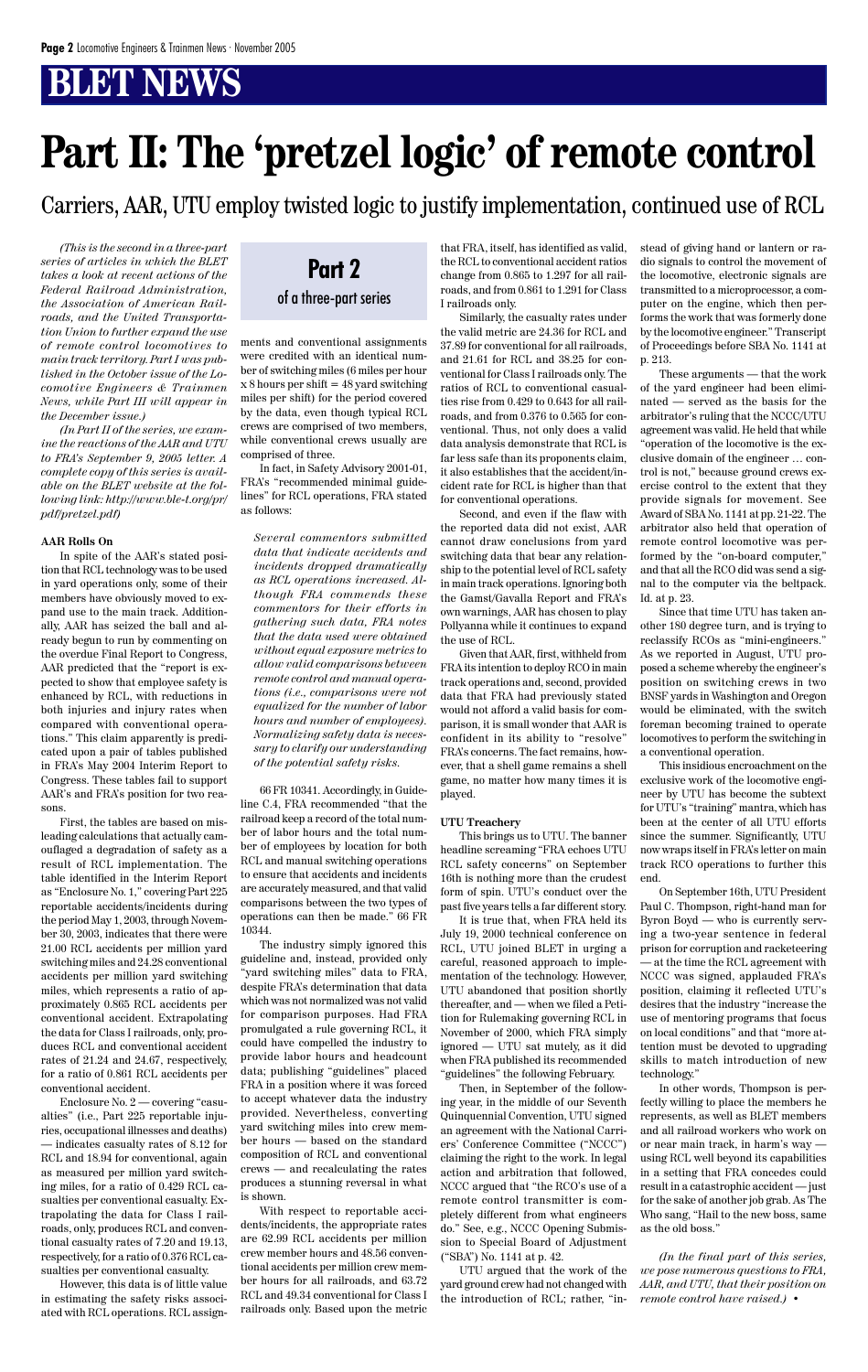**Overview of the Procedure for Electing delegates to the 27th IBT International Convention from the IBT Rail Conference**

As a result of the Merger Agreement between the Brotherhood of Locomotive Engineers and Trainmen, ("Merger Agreement"), BLET members are now part of the IBT Rail Conference and known as the Brotherhood of Locomotive Engineers and Trainmen ("BLET"). Pursuant to the Merger Agreement, BLET General Committees of Adjustment must elect delegates to send to the 27th IBT International Convention, to be held in Las Vegas, Nevada in June 2006. General Committees must conduct the election of IBT convention delegates and alternate delegates using the procedures in the proposed 2006 Rules for the 2005-2006 IBT International Union Delegate and Officer Election (the "2006 Rules"). The election of IBT Convention delegates and alternate delegates must be conducted entirely separately from the election of delegates to the BLET Convention. Delegate and alternate delegate nominations to the IBT Convention will be held in the BLET General Committees from January 1, 2006 through March 10, 2006. The election time period is from February 20, 2006 until April 30, 2006.

#### **I. Introduction to the Process**

The rules and procedures for electing IBT convention delegates are basically those that the IBT has followed in its International Officer elections every five years since 1991. In broad outline, IBT local unions elect delegates to the IBT International Convention. Under the merger agreement, the BLET General Committees are treated as IBT local unions for the purpose of electing convention delegates.

At the convention, the delegates nominate candidates for IBT International Office. To obtain nomination, an individual must receive at least 5% of the delegate votes from the relevant voting pool (that is, a candidate for an office voted on by the entire membership must receive votes of at least 5% of all the delegates; a candidate for regional office (that is, IBT Regional Vice-President) must receive votes of at least 5% of all the delegates from the particular geographic region). A period for candidate campaigning follows the convention. The members then vote by secret ballot, distributed and returned through the mail, in a direct referendum to elect the IBT's International Officers. The schedule calls for the balloting to be completed in November, 2006. The entire process is overseen by an Election Supervisor appointed by the United States District Court for the Southern District of New York, with the mutual agreement of the IBT and the United States government. The Election Supervisor: a) oversees the General Committees' conduct of the delegate elections; b) enforces the election rules, including the adjudication of election protests filed during the conduct of the election and the enforcement of campaign finance rules; c) conducts the nomination for International Officer candidates at the IBT International Convention; and d) conducts the balloting for the International Officers. The Election Supervisor is responsible for insuring that the 2005-2006 IBT International Officer election, including all delegate elections, is conducted in a free, fair and democratic manner.

#### **II. Contacting the Election Supervisor's Office**

The Election Supervisor is Richard W. Mark. The Election Supervisor's office is located in Washington, D.C., at the following address:

#### **Richard W. Mark**

**Office of the Election Supervisor for the International Brotherhood of Teamsters 1725 K Street, NW, Suite 1400 Washington, DC 20006 Phone: 1-202-429-8683 or 888-IBT-2006 (Toll free) Facsimile: 202-429-0030 Email: ElectionSupervisor@IBTvote.Org**

The Election Supervisor has established a website to make information about election procedures, necessary forms, and election protest decisions accessible to the entire IBT membership, including those IBT members in the BLET. The web address is: www.ibtvote.org

Regional Directors for the Election Supervisor's Office are in place around the United States and in Canada to provide information about the election and to provide assistance to General Committees of Adjustment conducting delegate elections, and to members, as needed. The contact information for the Regional Directors follows:

**North East Region** David F. Reilly, Esq. 22 West Main Street North Kingston, RI 02852 Ph: 401-294-9595 Fax: 401-295-2423 Email: dreilly@rooltd.com Maine, Vermont, New Hampshire, Massachusetts, Connecticut, Rhode Island and New York

#### **Atlantic Region**

J. Griffin "Griff" Morgan, Esq. Elliot, Pishko, Morgan 426 Old Salem Road Winston-Salem, NC 27101 Ph: 336-724-2828 Fax: 336-724-3335 Email: jgmorgan@epmlaw.com New Jersey, Delaware, Maryland, Virginia, North Carolina, South Carolina and the District of Columbia

#### **South Region**

Dolores C. Hall 1000 Belmont Place Metairie, LA 70001 Ph: 504-834-0262 Fax: 504-834-0262 Email: hall1000@cox.net Florida, Georgia, Alabama, Tennessee, Mississippi, Louisiana, Arkansas, Oklahoma, Texas and Puerto Rico.

#### **Mid East Region**

William B. "Bill" Kane 242 Old Haymaker Road Monroeville, PA 15146 Ph: 412-373-0119 Fax: 412-373-0119 Pennsylvania, Ohio and West Virginia

**Mid West Region** William C. "Bill" Broberg 1108 Fincastle Road Lexington, KY 40502 Phone: 859-269-5657 Fax: 859-269-5657 Email: wcbroberg@aol.com Minnesota, Wisconsin, Illinois, Michigan, Indiana, and Kentucky

#### **Great Plains Region**

Mary Ann Campbell 13859 State Road, E. DeSoto, MO 63020 Phone: 636-337-7455 Fax: 636-337-0254 Email: scdennis@aol.com Missouri, Kansas, Iowa, Nebraska, South Dakota, North Dakota, Idaho, Montana, Wyoming, Nevada, Utah, Colorado, Arizona and New Mexico

#### **Far West Region**

Christine M. Mrak, Esq. 2357 Hobart Avenue, SW Seattle, WA 98116 Ph: 206-932-4288 Fax: 206-938-2953 Email: cmm@wmblaw.net California, Washington, Oregon, Hawaii and Alaska

#### **Canada**

Gwen Randall, Esq. 400 Fourth Avenue, SW Suite 3000 Calgary, AB T2P 0J4 Canada Ph: 403-296-5402 Fax: 403-296-4474 Email: grandall@davis.ca Canada

#### **III. Election of Delegates from General Committees of Adjustment**

The Merger Agreement provides that each GCA with 100 or more active members is entitled to nominate and elect delegates and alternate delegates according to the representation formula of the IBT Constitution — one delegate for up to the first 1,000 members, with one additional delegate for each additional 750 members or major fraction thereof. Article § 6.16 of the Merger Agreement requires the consolidation of GCAs with less than 100 active members, only for the purpose of electing IBT Convention delegates. Consolidated entities are entitled to elect delegates in accordance with the IBT Constitutional provisions for electing delegates as though they constituted a single GCA. The Office of the Election Supervisor expects to provide notice shortly after October 31, 2005 to those GCAs with less than 100 active members that will be subject to consolidation. For purposes of electing IBT Convention delegates and alternate delegates only, GCAs will be merged into consolidated entities according to IBT regions in which they are located. The BLET National Division requested and the Election Supervisor has agreed, to conduct the election for IBT convention delegates and alternate delegates in the consolidated entities.

Each GCA has been instructed to prepare a delegate election plan in accordance with the 2006 Rules and has been sent written guidance on how to prepare the plan. The completed plan must be submitted to the Election Supervisor by November 16, 2005. The delegate election plan spells out how your GCA will carry out the procedures for conducting the nomination and election of IBT convention delegates, including dates and procedures for nominating candidates for delegate and alternate delegate, dates and procedures relating to the mail ballot election for IBT convention delegates and alternate delegates, and the person at the GCA responsible for conducting the delegate election. Interested persons have 15 days after a plan is sent to the Election Supervisor to request a copy of the plan from your GCA and to submit comments to the Election Supervisor on the provisions of the GCA delegate election plan. As delegate election plans are reviewed and approved, the Election Supervisor's website, www.ibtvote.org, will post a master calendar of dates relating to the election of convention delegates. You should also receive individual notice by mail of delegate nomination and election events at your GCA, and schedule information should also be posted on the BLET website and (where feasible) union bulletin boards.

In order to be eligible to run as a delegate or alternate delegate candidate from your GCA, you must be in one month good standing through the month prior to the month in which the nomination meeting is held. The Rules allow for the nomination and seconding of candidates in writing, submitted to your GCA one day prior to the scheduled nomination meeting, and also allow for a candidate to accept nomination in person, or if absent, in writing, at the time of nomination. These provisions allow members interested in running for convention delegate, and their nominators and seconders, to participate in the process even though they may not be able to attend a nomination meeting in person. Consult Article II of the 2006 Rules, and your delegate election plan for details on how to accomplish candidate nominations, seconds and acceptances in writing.

#### **IV. The 2006 Rules**

Copies of the 2006 Rules were previously transmitted to all General Committees within the BLET. You may obtain a copy of the proposed 2006 Rules yourself by visiting our website at www.ibtvote.org, or by calling or writing the Election Supervisor's Office to request a copy.

#### **V. Candidate Accreditation**

The 2006 Rules provide that members interested in running for IBT International Office may become accredited and be eligible to obtain access to membership lists and have campaign literature published in the Teamster. Article X, §1 of the 2006 Rules explains the procedures and requirements for becoming accredited. The Election Supervisor's official forms for accreditation and the number of member signatures required to become accredited are available at www.ibtvote.org

\* \* \* \* \*

*We will continue to provide updates on our work for the 2005-2006 IBT International Union Delegate and Officer Election in upcoming issues of the Locomotive Engineers & Trainmen News, Rail Teamster and Teamster.* •

### Election Supervisor's first report to the Brotherhood of Locomotive Engineers & Trainmen

dustry. When introducing the bill, Senator Stevens said that transportation security is "a national security function and an economic necessity."

Among other things, S. 1052 directs the Secretary of Homeland Security to establish a task force (including the TSA, the DOT, and other appropriate agencies) to complete a vulnerability and risk assessment of freight and passenger rail transportation. It requires the Secretary, based on the assessment, to develop specific prioritized recommendations for improving rail security. It also authorizes the Secretary of Homeland Security to make grants to Amtrak for certain security upgrades, including fire and lifesafety improvements and infrastructure upgrades to Amtrak tunnels on the Northeast Corridor.

The bill also provides for grants to railroads (including Amtrak), hazardous materials shippers, universities and research centers, and state and local governments for freight and passenger rail security

upgrades to prevent or respond to acts of terrorism or sabotage.

These provisions could address some of the gaps in railroad security that members of the Teamsters Rail Conference have identified in a report titled "High Alert: Workers Warn of Security Gaps on Nation's Railroads." In it, rail workers reported that America's rail system is no better protected than before terrorist bombings in Madrid and London, despite repeated warnings from the Federal Bureau of Investigation (FBI) that trains are a likely terrorist target. Employees of Union Pacific, CSX, Burlington Northern and others completed surveys that led to the report's findings. A copy of the report is available at: http://www.ble-t.org .

Eighty-three percent of respondents said that they have not received any, or additional, training related to terrorism prevention and response over the past 12 months, a security oversight that will be addressed by S. 1052.

The legislation contains provisions for a rail worker security training program that will prepare front-line workers for potentially threatening conditions, and it also sets forth certain whistleblower protections for rail employees or other persons who have provided information regarding a perceived threat to security to the employer, Federal Government, or Congress, or who have refused to violate or assist in the violation of any regulation related to rail security. The worker protection provisions are among the items on the BLET's most wanted list for a railroad security bill.

"S. 1052 includes many items that the BLET wanted included in a rail security bill," BLET National President Don M. Hahs said. "This legislation is a much needed step in the right direction in order to ensure the safety of our nation's railroads, the communities they run through and all rail workers employed by them."

The legislation currently has 11 cosponsors, including: Senator Barbara Boxer (D-CA); Senator Thomas R. Carper (D-DE); Senator Byron L. Dorgan (D-ND); Senator Frank Lautenberg (D-NJ); Senator John D. Rockefeller (D-WV); Senator Olympia J. Snowe (R-ME); Senator Maria Cantwell (D-WA); Senator Hillary Rodham Clinton (D-NY); Senator Daniel K. Inouye (D-HI); Senator Mark L. Pryor (D-AR); and Senator Charles Schumer (D-NY). •

### Senate Hearing

Continued from Page 1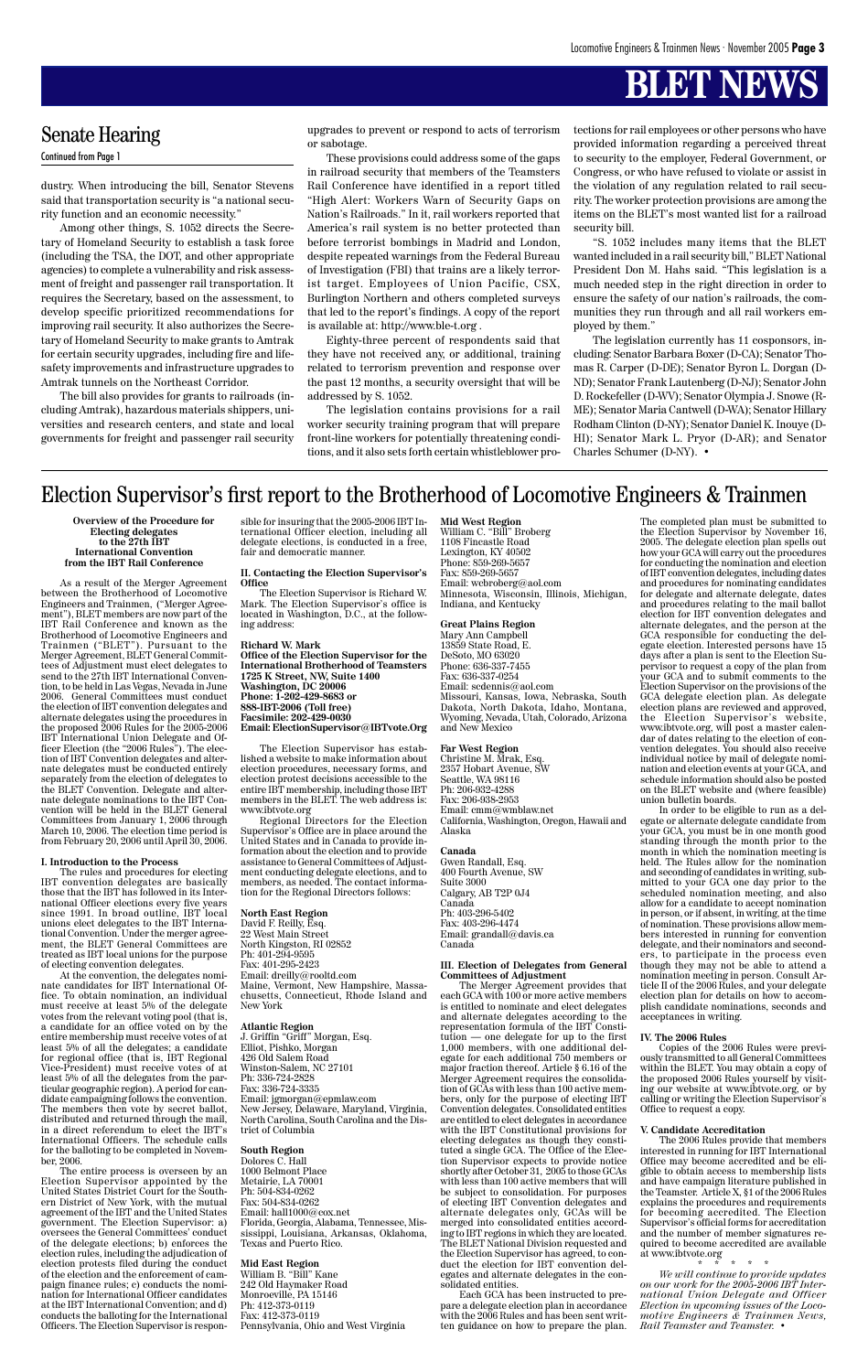## **PASSENGER RAIL NEWS**

Thanks to the efforts of the Brotherhood of Locomotive Engineers and Trainmen, three locomotive engineers were reinstated — with back pay after being wrongfully discharged by Metra following a 2004 accident that claimed the life of a 10-year-old boy at the River Grove Metra Station.

A federal arbitrator ruled that Metra had materially violated the engineers' due process rights to a fair hearing and prevented the engineers from making a defense.

Metra did not summon a single material eyewitness to the accident and excluded all evidence offered in defense of its members by the BLET, said BLET National Vice President Rick Radek said. And instead of trying to conduct a fair trial, Metra management attempted to prove the engineers' guilt through the media.

"Metra built a hearing record consisting solely of what it wanted in it, and then found the engineers guilty of the safety rule violations it had already pronounced them guilty of in the press the very same night of the accident," Radek said. "It can surprise no one that the arbitration board overturned the result of such bias and manipulations."

A Metra safety rule was at issue in River Grove case. The rule requires that when trains are "receiving or discharging passengers… a passenger train must not depart a station when a train or engine is seen approaching until the leading end of approaching train has passed rear of standing train, unless communication has been established to ensure safe guards."

The eastbound train had finished receiving and discharging its passengers and was already departing the station when the approaching express train was seen, which was still some distance away.

A literal application of the rule did not require the eastbound to remain stationary. The crew judged that their train would be well east of the station before the express train arrived, and that pedestrians about the station would be able to see and hear the express train approach, allowing them to take precaution to the train's passing. An eyewitness, which Metra did not summon, said this was exactly what transpired.

Instead, Metra argued that the engineers could have seen the express train sooner, before they had finished loading their passengers, and then the rule would have required that they remain stationary. The engineers testified the headlight of an on-coming freight train prevented them from seeing the express train sooner.

Rather than calling the crew of the freight train to testify, Metra relied upon conjecture that the freight train's reported location later indicated it could not have been where the BLET engineers claimed it was at the critical time and accused our engineers of lying about the presence of the freight train. This became known in the Chicago media as the "phantom train."

Metra announced to the media it justified the permanent firing of the three engineers because of their "lie."

Vice-President Radek extended sincere sympathy to the family of Michael DeLarco, the 10-year-old boy killed in the accident. "Many of us are parents, too, and we can all appreciate how difficult it is to cope with the loss of a child, regardless of the circumstances."

> "The meeting was very productive, we accomplished our meeting goals, and I feel the member's money was well spent in bringing the GCofA together," Williams said. Delegates concluded their three-day meeting on October 19 after considering several resolutions, conducting an audit of the financial records of the GCofA, and hearing numerous reports, including those from officers of the BLET National Division, including BLET National President Don Hahs, First Vice-President Ed Rodzwicz, and National Secretary-Treasurer Bill Walpert. •

As a result of the entire River Grove accident, the BLET began a program to increase public awareness about the need for better safety in and around Metra train stations.

"We detected glaring inconsistencies in the level of safety accorded passengers on the various Metra lines," Radek said. "We have been working with state officials and with officials in the communities Metra serves to enhance the level of protection for pedestrians at train stations. Preventing another accidental death should be Michael DeLarco's legacy." •

## **Metra engineers reinstated, thanks to BLET**

An amendment giving long term funding to Amtrak passed in the U.S. Senate on November 3. Amendment 2360 to S. 1932, the Deficit Reduction Omnibus Reconciliation Act of 2005, was passed 93- 6. S. 1932 passed by a vote of 52-47.

The amendment was introduced by Senators Trent Lott (R-MS) and Frank Lautenberg (D-NJ). The amendment is the same as S. 1516, the Passenger Rail Investment and Improvement Act of 2005.

However, President Bush has threatened to veto the legislation. The administration objected to a provision that deletes a Medicare fund the White House believes ensures that private health-care plans take part in the federal health care program.

"This is an important step to securing long-term funding for our nation's passenger rail system," BLET National President Don M. Hahs said. "I would like to thank the 93 members of the Senate who voted in favor of this important legislation. They have shown that there is wide bipartisan support for Amtrak, and stood up against the Bush administration."

The following Senators voted against the amendment: James DeMint (R-SC); John Ensign (R-NV); Judd Gregg (R-NH); Jeff Sessions (R-AL); John Sununu (R-NH); and George Voinovich (R-OH).

The Rail Conference is now working the House

side to obtain legislation with similar language.

On the same day that the bill was passed, the General Accounting Office released a report on the state of Amtrak's finances. According to the report, Amtrak needs to improve the way it monitors performance and oversees its finances to reach solid financial ground. The GAO recommended that the Transportation Secretary direct the Federal Railroad Administrator to: require Amtrak to submit a plan laying out specifically how it will improve its financial operations; provide Amtrak with direction on how to do so; and monitor the railroad's performance and report to Congress on Amtrak's progress. •

### Senate passes Amtrak long-term funding provision; Bush threatens veto

Neutral arbitrator finds BLET members were wrongfully dismissed by carrier without a fair trial

In meetings concluded the work of the delegates in Las Vegas on October 19, during the meetings. the delegates attending meetings of the Burlington Northern Santa Fe General Committee of Adjustment (former Santa Fe) have reelected incumbent General Chairman Pat Williams to serve another three-year term. Mark Banton was reelected as First Vice-Chairman. Regional Chairman elected were: Mike Lane, Eastern Lines; Chris Mosser, Western Lines; Alan Holdcraft, Northern & Southern Lines; and Gary Harper, Coast Lines. Current Secretary Treasurer Roland Kleinsorge was reelected to another term.

Williams commended

the U.S. rail system is vulnerable to terrorist attack, and rail corporations have not taken seriously the safety of their employees and the public.

A week after the release of "High Alert," the Government Accountability Office (GAO) released its own report on rail security, prompting Sen. Olympia Snowe (R-ME) to declare: "We are in a situation where our individual rail services across the country have no clear understanding of what the best means are of securing their rail systems."

On October 19, 2005, Federal Railroad Administration (FRA) took a small step in the right direction and issued an

### **BNSF General Committee (Santa Fe) elects officers**

#### Pat Williams reelected General Chairman

emergency order mandating

that railroads take specific and immediate steps to fix a growing safety problem with handoperated track switches in 'dark territory which has lead to an increasing number of train accidents, resulting in nine serious train crashes, 10 fatalities and injuries to more than 600 people since January 2005, but until the FRA affirmatively addresses the inherent deficiencies of dark territory and non-monitored switches, as well as the issues of crew fatigue, work/rest schedules, manpower shortages, and operating rule deficiencies, the hand-operated

### Toxic Brew Continued from Page 1

track switches problem will not be solved.

"Railroads must put an end to these avoidable and deadly mistakes," Secretary of



ence will press Congress to institute regulations that compel them to do so.

A copy of the report is available online at http:// www.teamster.org/divisions/ rail/pdfs/railsecuritybook.pdf•

## **Rail security threats on the rise**

### U.S. rail system vulnerable to terrorist attack, 'High Alert' report says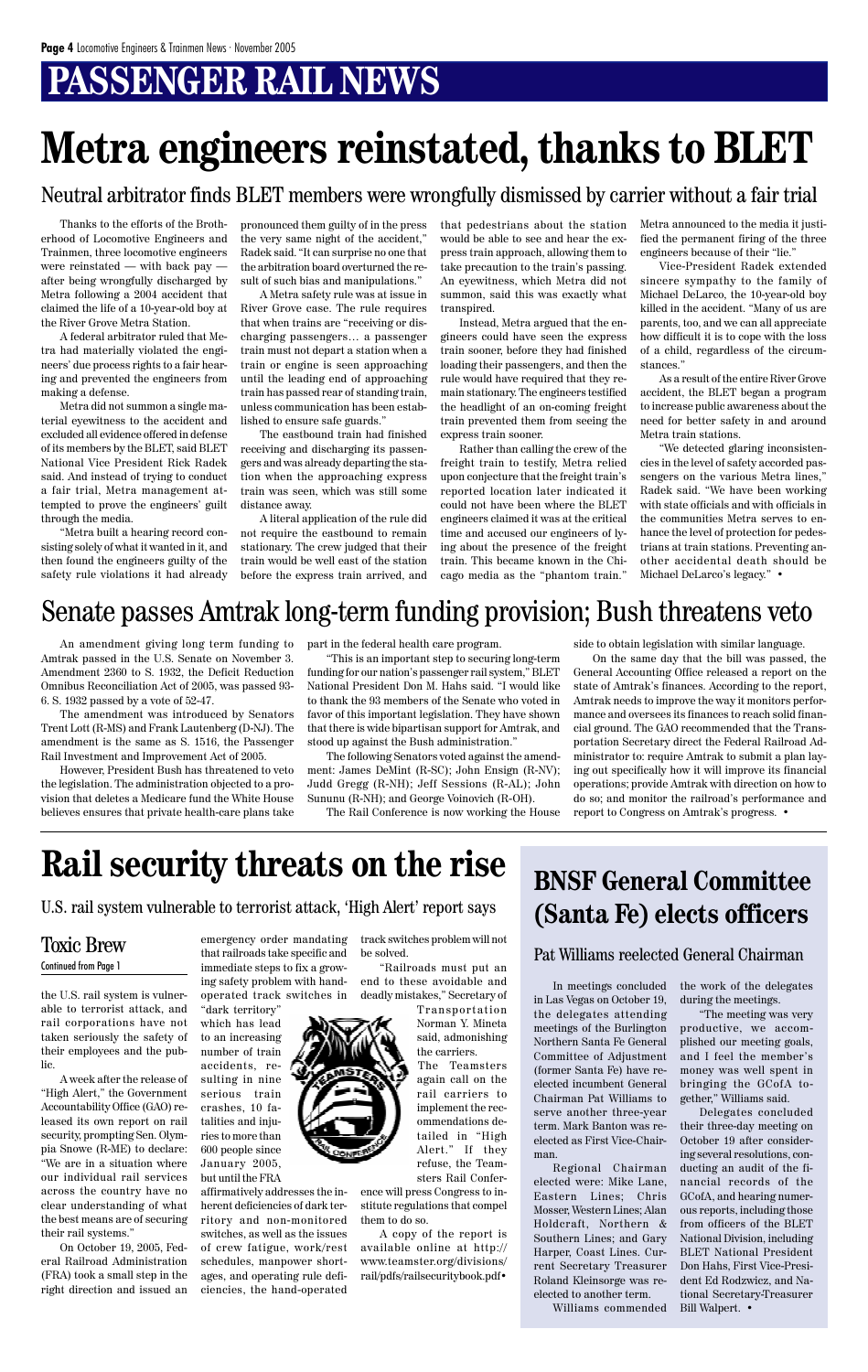## **BT NEW**

Don Moates was elected General Chairman of the CSX Transportation-Western Lines General Committee of Adjustment at meetings in Jacksonville, Fla., on August 1. He is a member of Division 782 (Etowah, Tenn.).

David A. Bowen of Division 332 (Montgomery, Ala.) was elected Senior Vice-General Chairman and Bill Hardbarger is the new Junior Vice-Chairman and Secretary-Treasurer. He is a member of Division 38 (Clifton Forge, Va.).

The Committee represents 30 divisions, including two shortlines (Indiana Railroad and the Alabama State Docks). In addition to electing new officers, the delegates addressed a number of important business issues. Attending from the National Division were Vice-Presidents Paul Sorrow and Dale McPherson.

Seated, from left; J.L. Freimuth, Local Chairman (LC) of Division 489; G.T. Robinson, LC of Division 211; T.J. Braden, LC of Division 271; P.D. Henry LC of Division 190, E.W. Rice, Southern Region Vice General Chairman; D.L. Moates, General Chairman; D.A. Bowen Sr., Vice General Chairman; W.L. Hardbarger Jr., Vice GC and S-T; Jane Schaffer, Secretary; W.R. Skidmore, 1st Jr. Vice GC; J.L. Sanders LC of Division 204; J.R. Lyons LC of Division 473; R.W. Haley, LC of Division 610; and R.A. Johnson, LC of Division 101.

A veteran locomotive engineer, General Chairman Moates served as Senior Vice-Chairman from 1978- 1985 on the former Louisville & Nashville General Committee of Adjustment and as General Chairman from 1985 to 1994.

He noted that the General Committee office has relocated to Etowah, Tenn., from Jacksonville Beach, Fla., effective October 1. •



Standing, from left: National Division Vice President Dale McPherson; W.P. Page, LC of Division 275; L. Hinkle, LC of Division 463; J.B. Smith, LC of Division 495; G.L. Abell, LC of Division 365; M.A. Wofford, LC of Division 78; S.E. Utley, LC of Division 742; T.E. Hudson, LC of Division 156; W.M. Pulley, LC of Division 41; P.W. Culpepper, LC of Division 547; W.E. Singleton, LC of Division 829; D.R. Neal LC of Division 30; J.V. Pedro, LC of Division 26; D.M. Wicks, LC of Division 154; M.A. Thornton, Eastern Region Vice GC; Carl Watson, LC Alabama Docks; and S.A. Salmons LC of Division 698. (Present but not pictured: National Division Vice President Paul T. Sorrow.)

R.A. "Rick" Finamore of BLET Division 757 (New Castle, Pa.) was elected General Chairman of the CSX Transportation-Northern Lines General Committee of Adjustment at meetings held in Jacksonville, Fla., from September 26-28.

The 41 delegates in attendance also re-elected three incumbent General Committee Officers: First Vice-Chairman W. P. "Bill" Lulias, a member of Division 231 in Philadelphia; Second Vice-Chairman D.M. "Danny" Knorek of Division 937 in Toledo, Ohio; and Secretary-Treasurer R.D. "David" Welter of Division 132 in St. Thomas, Ontario,

Third Vice-Chairman is Russ Holden of Division 757 in New Castle, Pa.

"BLET National Vice-President Paul Sorrow attended the meeting and was a great help as always to the committee in the handling of the business over the three days," General Chairman Finamore said.

The delegates also handled a number of business and contract related issues during the three days of meetings.

He noted that the offices of the Committee will remain in Ponte Vedra Beach, Fla.

The officers began serving their

## Finamore elected new CSXT-North Lines General Chairman

## Moates elected new CSXT-Western Lines General Chairman



Seated, from left: D.L. Humphrey, Western Regional Vice Chairman; W.P. Lulias, First Vice Chairman; R.A. Finamore, General Chairman; D.M. Knorek, Second Vice Chairman; and R.D. Welter, Secretary-Treasurer.

Standing, from left: W.P. Lyons (Div. 34), Midwestern Regional Vice Chairman; T.E. Danner, Jr., Eastern Regional Vice Chairman; E.F. (Ted) Doorley, Central Regional Vice Chairman; and

Brother Cole W. Davis, a member of BLET Division 86 in Moberly, Mo., was elected the new General Chairman of the Norfolk Southern-Northern Lines General Committee of Adjustment at meetings held in Cleveland, Ohio, from September 12-14.

Other officers elected during the meetings include: Robert Linsey, 1st Vice General Chairman (Division 659, Buffalo, N.Y.); Rodney Cutlip, 2nd Vice General Chairman (Division 385, Toledo, Ohio); David Fernald, 3rd Vice General Chairman (Division 2, Jackson, Mich.); and Carlos Lizarraga, 4th Vice General Chairman (Division 106, Muncie, Ind.).

Jerry Elmore, a member of Division 120 (Kansas City, Mo.) was elected Secretary-Treasurer and Dan Cook III of Division 1 (Detroit, Mich.) was elected Alternate Secretary-Treasurer. General Chairman Davis noted that long-time Secretary-Treasurer Steve Jackson has retired, and thanked him for his years of service to the Brotherhood.

BLET National Division President Don Hahs attended the meetings and gave a presentation on numerous topics, including an update on current wage/rule negotiations and health and welfare. First Vice-President Ed Rodzwicz and National Secretary-Treasurer Bill Walpert also attended the meeting and gave presentations.

General Chairman Davis noted that Special Representatives Gene Imler and Tom Miller attended, as did John Tolman, BLET Chief of Staff and Political/Legislative Director.

Larry Sykes, retired NS General Chairman, and Frank Lacy, retired Local Chairman of Division 260 (Ashtabula, Ohio), attended the meeting. Dick Myers of the Brotherhood's Relief & Compensation Fund and Richard Edmonds of the Locomotive Engineers & Conductors Mutual Protective Association also attended the meetings, as did representatives of BLET designated law firms. •

### Davis elected new General Chairman of NS-Northern Lines GCA



Clockwise, from bottom left: Dan Cook III, Alt. S-T; Carlos Lizarraga, 4th VGC; Rodney Cutlip, 2nd VGC; David Fernald, 3rd VGC; Bob Linsey, 1st Vice Chairman; Cole Davis, General Chairman; and Jerry Elmore, S-T.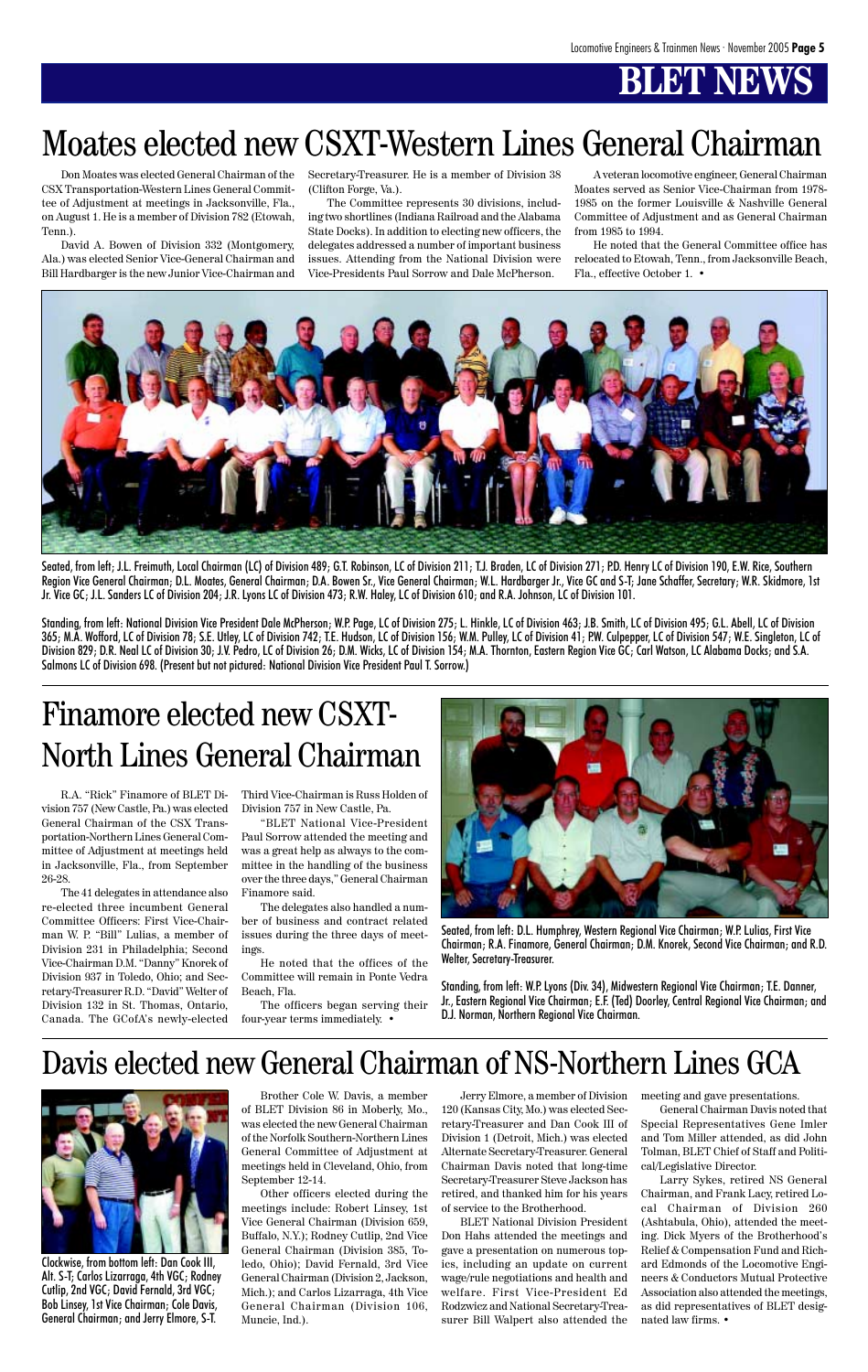## **FRA publishes Q&A on Emergency Order No. 24**

The Federal Railroad Administration (FRA) published 29 questions and answers concerning Emergency Order No. 24 (EO 24), which will take effect on November 22. You can view or download the questions and answers from the BLET website (link below).

EO 24 is intended to address ongoing problems with hand-operated main track switches in dark territory. Misaligned switches have caused a number of serious accidents in recent years, the most recent of which claimed the life of Division 62 Local Chairman G. Y. Bailey.

Violations of EO 24 are punishable by civil fines up to \$27,000. Therefore, it is imperative that all BLET members become familiar with its requirements and comply strictly with them.

The following information is not intended to be a complete listing of requirements for operating rules associated with EO 24. It is to serve only as a preliminary review of YOUR responsibilities for compliance with the FRA's and railroad's instructions on EO 24.

### Full text of 29 questions and answers available for download from BLET website

1. Each employee must receive initial instructions on EO 24 covering these subjects:

• Operation of main track switches

• Position of main track switches

• Restoring main track switches to their normal position.

• Securing (locking) main track switches

• Correspondence of switch targets to switch position

• Clearing limits of main track authority; job briefings

• Switch Position Awareness Form (SPAF)

2. These instructions are expected to be face-to-face and must include examples or real time applications of the EO and you must be given an opportunity to ask questions.

3. Additionally, railroads are to provide periodic instruction on the EO as part of their usual rules instruction.

4. You must receive a PAPER copy of EO 24 from the railroad and you must provide a written receipt or acknowledgement (electronic record is acceptable) indicating you have received it, which must be retained by the railroad.

5. You cannot operate a hand operated main track switch in non-signaled territory unless you are qualified on the operating rules relating to their operation. Most likely you are already qualified.

6. You are individually responsible for the proper operation of these switches, including restoration to their normal position after use.

7. Both the Engineer and the Conductor must initial the SPAF as required and are individually responsible for its proper completion.

8. The Engineer's initials must appear for each entry as soon as practicable after the switch is reversed and restored to its normal position.

9. The Conductor's signature must appear on the form when it is completed.

10. All information required on the SPAF must be entered before an employee reports clear of the limits of the main track authority.

11. SPAFs must be retained for a

period of five days and made available to FRA for inspection and copying.

12. You must conduct job briefings in connection with operation of hand operated switches in non-signaled territory.

13. Radio communication ( or an alternate form of intra-crew communication that "afford[s] an equivalent level of communication integrity relevant to the prevailing operating conditions" is required to be used each time a switch is operated. That communication details much information relative to use of the switch.

14. Operational (efficiency) tests will be conducted on this EO.

15. FRA can impose a fine of up to \$27,000.00 for your willful violation of EO 24.

16. The effective date is November 22, 2005.

A copy of the FRA's question and answer document is available on the BLET website at:

http://www.ble-t.org/pr/pdf/Final-QA1104051.pdf •

*(The U.S. Department of Labor issued the following news release on November 7.)*

The Department of Labor, Office of Labor-Management Standards (OLMS), issued an advisory regarding Form LM-30 on November 7. An interim rule has been established by the DOL that increases the amount of the "de minimis exemption" from \$25 to \$250. In other words, any gifts of \$250 or less are considered "insubstantial" by the DOL and will not need to be reported on Form LM-30.a The Form LM-30 (Union Officer and Employee Report) informs filers that they "do not have to report any sporadic or occasional gifts, gratuities, or loans of insubstantial value, given under circumstances and terms unrelated to the (filer's) status in a labor organization." (Form LM-30 Instructions, General Instructions.) This test has been referred to as a "de minimis exemption." If the test is satisfied, the filer need not report the gift or gratuity on

Form LM-30. If the test is not satisfied, the gift or gratuity must be reported on Form LM-30.

Guidance previously issued by OLMS on "de minimis" situations included examples of an employer picking up a lunch tab or an employer giving a union officer a Christmas gift of nominal value. A car was given as an example of a gift that would require a report. In March 2005, in order to provide more guidance on this issue, OLMS revised its LMRDA Interpretative Manual to quantify as "de minimis" an item with a value of \$25 or less. Between March and October 2005, because of a grace period, Form LM-30 reporting increased dramatically compared to historical practice. Based on a review of these reports, and considering comments from union officers and employees that the de minimis threshold was too low, OLMS has concluded that setting the reporting threshold at \$25 places an unnecessary reporting burden on union officials without a corresponding benefit to

union members or the public. As an interim measure, pending issuance of a final rule establishing revised Form LM-30 reporting obligations, OLMS has determined that gifts, gratuities or loans with a value of \$250 or less received by a union officer or employee will be considered insubstantial for the purposes of Form LM-30 reporting. However, if the aggregate value of multiple gifts or loans from a single employer to a single union officer or employee exceeds \$250 in a fiscal year, the transaction will no longer be treated as "de minimis," and the aggregate value of the transactions will be reportable. Gifts or loans from multiple employees of one employer should be treated as originating from a single employer when calculating whether the \$250 threshold has been exceeded. Although offers of numerous small gratuities would appear to be outside the de minimis exemption because they are not provided on an "infrequent or sporadic" basis, the Department will not seek to enforce the reporting re-

quirement, so long as the aggregate value of these gratuities does not exceed \$250 per union officer or employee. For example, a union officer or employee who receives coffee, provided by an employer, at bi-weekly meetings over the course of a year would not be required to report this gratuity on a Form LM-30. In a Notice of Proposed Rulemaking, published in the Federal Register on August 29, 2005, concerning the Form LM-30, the Department has sought comment on this standard and the dollar threshold. (70 Fed. Reg. 51166, 51175.) The comment period has been extended to January 26, 2006. (70 Fed. Reg. 61,400.) The Department encourages comments from all members of the public on all aspects of this rulemaking. For general guidance on Form LM-30, see Current Form LM-30 Information on the DOL website at:

http://www.dol.gov/esa/regs/compliance/olms/lm30\_information.htm •

## LM-30 advisory: 'De minimis' exemption increased from \$25 to \$250

*(Anna Burger, chair of Change to Win, issued the following statement on November 9.)*

The election results in California, New Jersey and Virginia are a win for working families. In California, voters have soundly defeated the anti-worker policies of Governor Schwarzenegger and his big business backers, rejecting their attempts to silence workers' voices. In New Jersey and Virginia, voters have chosen as their next Governors leaders who are committed to standing up for the right of workers to join a union.

In this election, workers turned out as never before to make a real difference for all of us, and the Change to Win unions were an integral part of that effort. In California, we had thousands of volunteers working for months around the state to communicate with our members and the public the disastrous effects the corporate and conservative-backed initiatives of the Governor would have on working families. This culminated in several thousand Change to Win volunteers who worked statewide on Election Day.

In New Jersey, our unions engaged in a get-outthe-vote program that turned out our members in record numbers to vote for candidates who support working families. Through our member-to-member outreach we talked to workers in their homes and in their workplaces, with hundreds of volunteers canvassing neighborhoods and making calls to turn out the vote, including more than a thousand volunteers on Election Day. In Virginia, in spite of the smaller presence of the Change to Win unions, we made more than 250,000 phone calls and recruited hundreds of volunteers to help in the days and weeks before the election.

As the November 8 results have shown, in spite of the money and resources poured into the election by large corporations, when workers unite they can change lives.

Voters have shown today that they are tired of policies that put corporate profits ahead of the wellbeing of working families. We urge elected officials in Washington to take heed and reconsider tax cuts for the wealthy offset by drastic cuts in funding for health care and other services that working Americans depend on. Americans have sent a message. It's time for Congress and the administration to listen. •

### November election results represent win for working families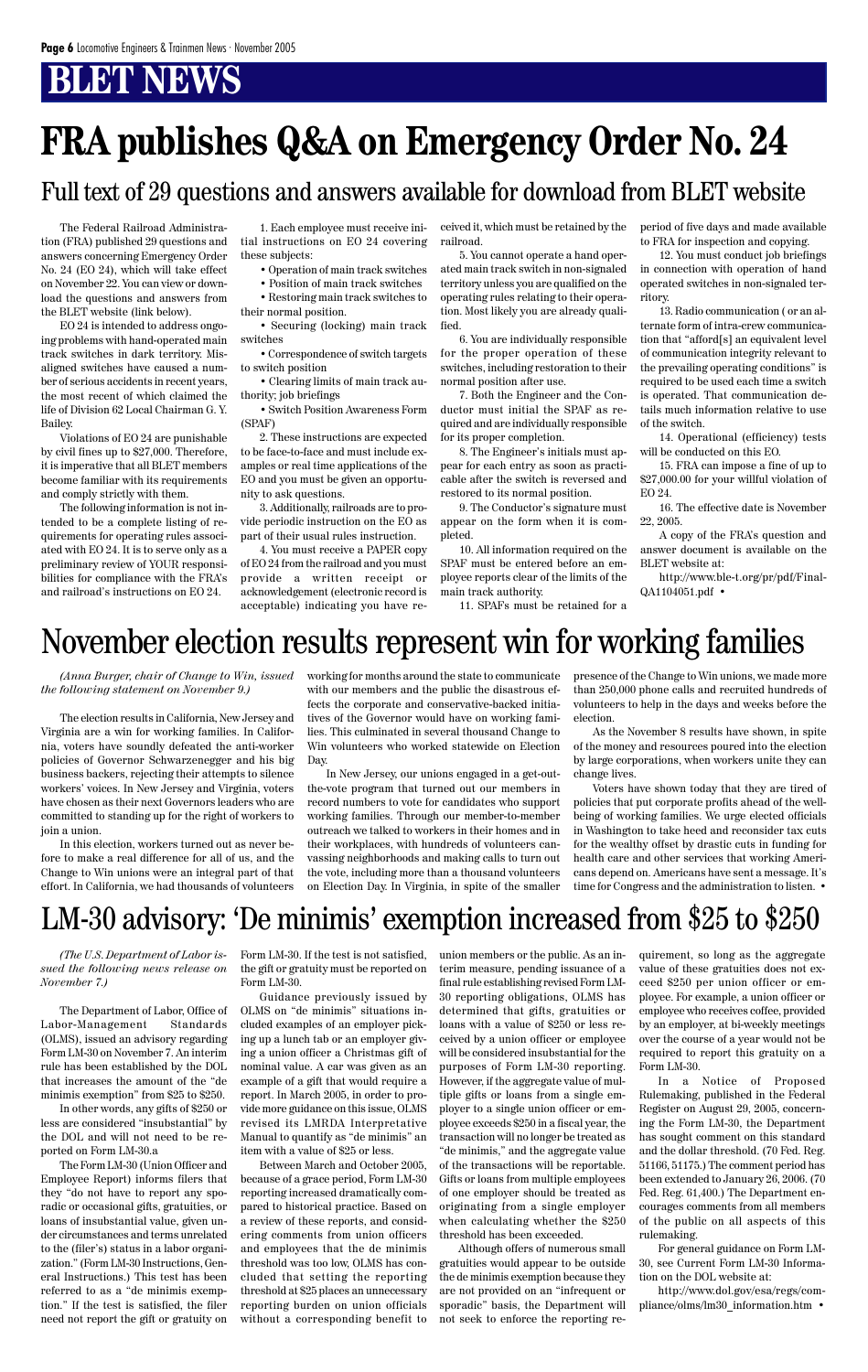#### **By Pat Murphy**

*Grand International Auxiliary, 2nd Vice-President and Assistant Legislative Representative (U.S.)*

If you have been reading the articles that have preceded this one in the GIA Dialogue series, then you already have



you and explain why I joined the GIA. Perhaps you will see the value of membership for yourself and your family, as I did.

In contrast, my husband' union, the BLET, provides job security. The BLET provides protection for members along and has negotiated good wages and benefits. He is part of larger organization that provides a united front to stand up for workers in the face of hostile management.

I came to understand and appreciate the importance of belonging to a union after comparing my position with my husband's BLE membership. After working many years in the financial industry, I had no job security. My wages and benefits were not equal to those of my male counterparts, and most troublesome of all, worked knowing that I was on my own.

In one notable instance, group of tellers banded together and insisted they be given a raise. They did so after executives received increases because the company's profit margins were high. In the face of this inequity, the president agreed to grant their request. However he then instructed the payrol clerk to withhold the cost of medical benefits from the tellers' future paychecks. Unlike

my husband, these tellers were without representation and had no voice in the formidable industry they served so well. The company's retribution was costly for the tellers and the rest of us got the message.

So the idea of joining an organization with a focus that supported a union like the Brotherhood was an instant attraction for me. Outside of the BLET itself, the GIA is one of

the only organizations that could understand my railroaders' household of unpredictable work schedules and canceled commitments.

I decided to join the GIA even though I had many other duties and obligations. There were long stretches of time when the only thing I could do as a member was to send in my dues and call my Representative or write him a letter when

asked to so. My GIA sisters more than understood my situation; they appreciated my efforts no matter how small they seemed to me. So being a member of the GIA is not only easy — it makes sense. What continues to amaze me is how much I get out of the meetings that I do attend.

So at this time of year when the holiday season approaches, I add the BLET and the GIA to the list of things for which I am grateful. Combined, they are the force that keeps my husband's job security alive and protects a standard of living worth protecting.

If this makes sense to you, then I invite you to join us now. This application will get you started. When we receive it, one of our officers will call to welcome you and to answer the questions you might have. •



### **Grand International Auxiliary** *to the Brotherhood of Locomotive Engineers and Trainmen* OFFICIAL APPLICATION FOR MEMBERSHIP

*To the Officers and Members of the GIA to the BLET: I, the undersigned, hereby present myself as a candidate for admission into your Organization. If accepted, I promise to abide by all the laws, rules, and regulations of the Order that are now in force, or may hereafter be enacted.*

| <b>Applicant's Signature</b>                         |                                                                                                                                                                    | Date of Birth                            |  |
|------------------------------------------------------|--------------------------------------------------------------------------------------------------------------------------------------------------------------------|------------------------------------------|--|
| <b>Please Print Name</b>                             |                                                                                                                                                                    |                                          |  |
| <b>Home Address</b>                                  | (include city, state and zip code)                                                                                                                                 |                                          |  |
| <b>Home Phone</b>                                    | <b>Cell Phone (optional)</b>                                                                                                                                       | E-mail (optional)                        |  |
|                                                      | Have you ever applied for membership in the past? If yes, give Auxiliary No. ______________________                                                                |                                          |  |
|                                                      | Have you ever been a member of the GIA? If yes, give Auxiliary No. _________________________________                                                               |                                          |  |
|                                                      | Your sponsor must be a BLET member. Please print the following information:                                                                                        |                                          |  |
| <b>Sponsor's Name</b>                                |                                                                                                                                                                    | Relationship (husband, wife, child, etc) |  |
| Sponsor's Address (include city, state and zip code) |                                                                                                                                                                    |                                          |  |
|                                                      | Sponsor is a member of BLET Division No. _____________________City & State of Division________________________                                                     |                                          |  |
|                                                      | Enclose your check for \$25.00 payable to "G.I.A." to cover a one-time application fee of \$5.00<br>and your first Annual Dues of \$20.00. Mail check and form to: |                                          |  |





*GIA Dialogue*

## **Working to preserve everything we're thankful for**

Do you have, or do you know of a co-worker who has, a special hobby, talent, skill, interest, or other spare-time activity that you would like to share with other members of the Teamster Rail Conference? If so, then the BLET Public Relations Department would like to hear from you.

The Rail Conference has begun publishing a new quarterly magazine exclusively for Teamster rail members called Rail Teamster. Each issue will include a feature story about a BLET or BMWED member that focuses on his or her away from work hobbies and/or activities. Maybe you are a musician,

### Do you have a special talent or hobby? Tell us about it!

writer, inventor, builder, craftsman, record holder or a stand-up comic. Maybe you're a scout leader, a coach, a mentor or a leader within your community or club. We know you are out there and we would love to hear from you.

All entries will be acknowledged and mutually convenient interviews will be arranged as publication schedules

permit. Please send your name, address, phone number, and a brief description of your special talent or hobby to:

> **John Bentley BLET Public Relations Dept. 1370 Ontario St., Mezzanine Cleveland, OH 44113-1702 bentley@ble-t.org**